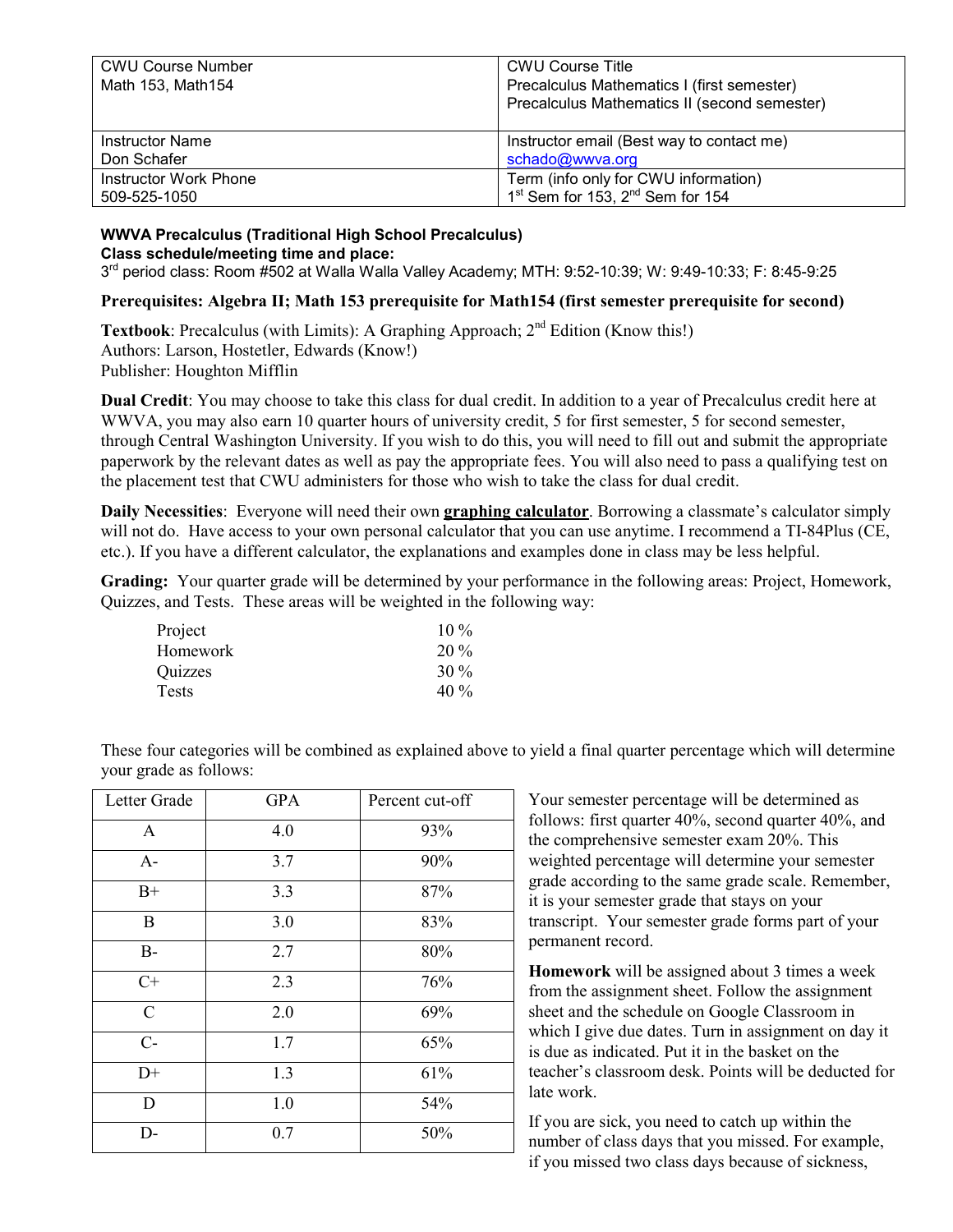you have two class days to catch up when you return. On the third class day back in class you should be all caught up and assignments received after this will be considered late and treated accordingly.

**Quizzes** may be any time during the class period and usually will be daily. If not inconvenient for me, you can make up the quiz as long as you do so on the next day after you return from an excused absence. At the end of each quarter, one third of your lowest quiz scores (including any quizzes for which you may have been absent) will be dropped and your quiz grade will be determined by the remaining quiz scores. The quizzes will be based on the homework and lectures of the previous few days. Each quiz will be worth ten points.

Also, you are always responsible for taking the quizzes when you are in class, even if you were gone the previous class period(s). Before you come to class, you can get the quiz information from a classmate, or you can email me  $\odot$ . [schado@wwva.org](mailto:schado@wwva.org)

**Tests** will come basically once every two or three weeks and in general will cover mainly the chapter and\or the material covered since the last chapter. However, math often depends on what has come before, so expect all tests in a certain sense to be cumulative.

**Classroom Expectations**: These guidelines will enable everyone to learn more and consequently have a better year. The basic principles which run through them are orderliness and mutual respect for others.

- 1. Don't leave class after the second bell rings unless you take the pass. If the pass is not hanging on the door, you need to wait or talk to the teacher. Don't use the pass during the first five minutes of class. If there is a special or urgent need, talk to me.
- 2. If your gum chewing becomes a problem in class, I will ask you to spit it into the trash. No gum under desks, on floor, etc. please!
- 3. No personal listening devices while the teacher is teaching or group activities. During quiet work time, you may quietly listen to music with ear buds.
- 4. Thank you for dressing in accordance with the principles outlined in the WWVA bulletin. Wear appropriate school uniform. Dress modestly.
- 5. Drinks and water are OK as long as the liquid stays inside the container. This privilege can be lost in the event of a spill, etc.
- 6. Phones: Don't text during class. Don't be checking your phone. Focus on learning. If you have a special need, talk to me. There may be times when you will use your phone for class activities, but in general, you won't need it.

**Tardies**: tardies may affect your grade and certainly disrupt the class. Please be on time.

**Absences due to sickness**: If you are absent 3 class days due to sickness, you will have 3 class days to catch up on your homework without it being considered late. In general, the number of class days which you are absent because you are sick is the number of days you have to catch up. However with tests, you will always have one week after you return to make up the test (provided you were sick!). If you have failed to make up the test after one week, your test score will be lowered 10 % per day thereafter that you fail to make up the test.

**Extra Credit:** There are no special extra credit assignments, but on occasion the teacher will throw out random questions on quizzes for extra credit. However, such credit will not significantly raise your grade.

**Academic dishonesty**: It is expected that student's work represents their own understanding of math. Do get help when you don't understand, but do not copy other's work, either from the internet or from other students. This is applies to all work in the class. If I have concerns, I will talk to you. If they are unresolved, I will take them to the administration.

**Respect**: every student is expected to contribute to an inclusive and respectful culture for learning, growth and friendship in, and out of, class.

**Diversity**: We are committed to creating a learning environment that meets everyone's needs. If you anticipate any obstacles to learning, please contact Stephanie Anderson to discuss a range of available options.

**Religion**: Reasonable accommodations for religious holidays and religious practices will be made.

**Harassment**: We are committed to providing all learners with an environment free of bullying, sexual harassment or stalking.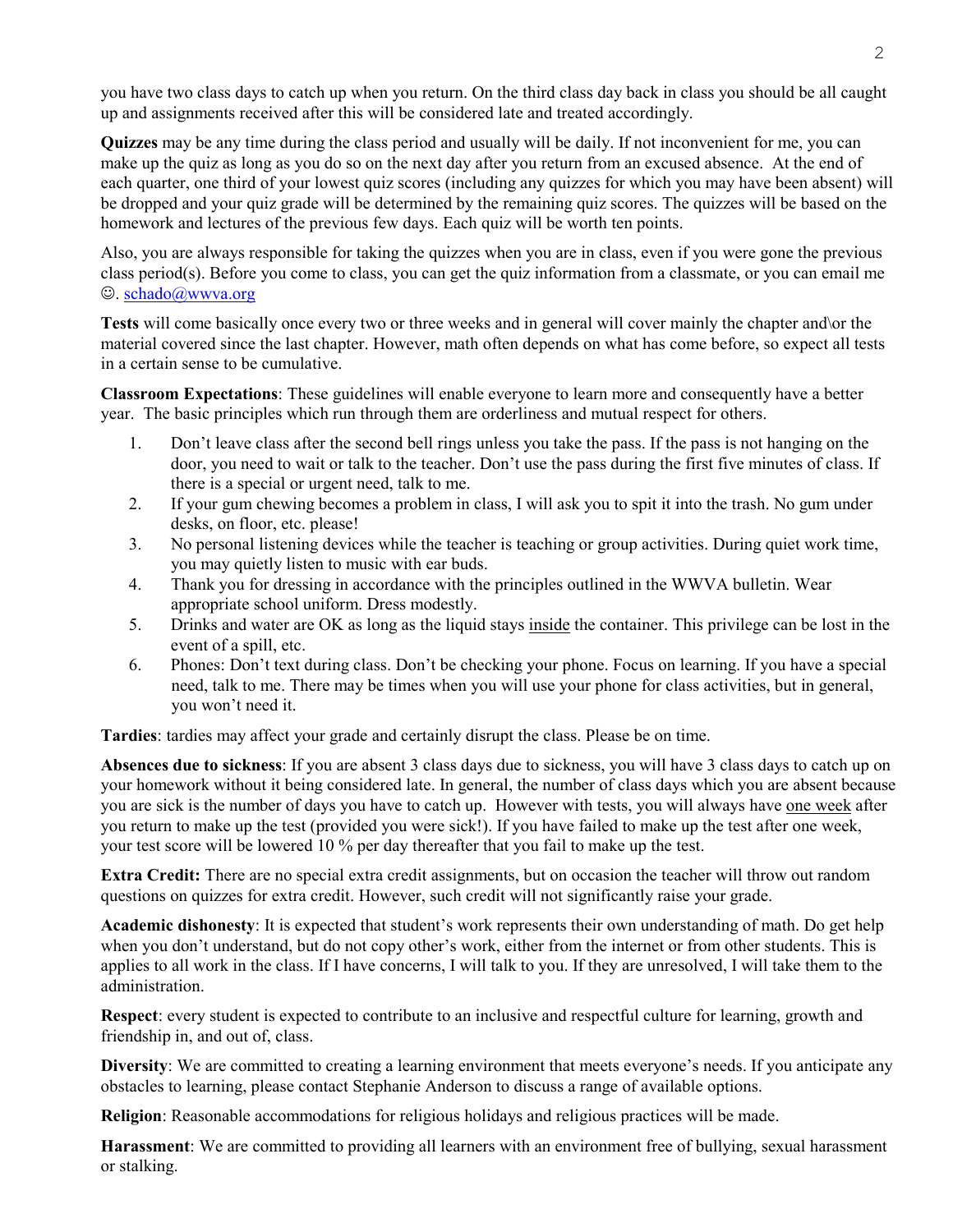## **Important CWU Dates:**

| CWU First Semester Registration Due by: | Oct.8, 2021   |
|-----------------------------------------|---------------|
| <b>Student Uncontested Withdrawal</b>   | Nov.22, 2021  |
| Student Complete Withdrawal             | Jan. 14, 2022 |
| Student Withdrawal with Hardship        | Jan. 14, 2022 |

| CWU Second Semester Registration Due by: | Feb.11, 2022  |
|------------------------------------------|---------------|
| <b>Student Uncontested Withdrawal</b>    | Apr. 15, 2022 |
| Student Complete Withdrawal              | June 3, 2022  |
| Student Withdrawal with Hardship         | June 3, 2022  |

# **First Semester: Tentative Dates for Chapter Tests:**

| Chapter in textbook: Precalculus $-$ A graphing<br>approach. Larson, Hostetler, Edwards                                                                                                                                                                                                            | Approximate date of test |
|----------------------------------------------------------------------------------------------------------------------------------------------------------------------------------------------------------------------------------------------------------------------------------------------------|--------------------------|
| Ch.P.1 -P.4 (Review: slope, equations of line, distance<br>formula, equations of circle, midpoint, solving<br>equations, simple systems of equations, substitution,<br>rational, quadratic, radical, fractional exponents)                                                                         | Sept.24, 2021            |
| Chapter P all (absolute value equations, inequalities,<br>absolute value inequalities, polynomial inequalities,<br>rational inequalities, representing single variable data,<br>measures for single variable data: mean, median, mode)                                                             | Oct.8                    |
| Ch.1.1-1.4 (relations, functions, domain, range,<br>increasing, decreasing, relative extrema, symmetry,<br>even/odd, greatest integer function, rigid vs non-rigid<br>transformations, combinations of functions)                                                                                  | Oct.24                   |
| Ch.1 all (Inverse of a function, one-to-one, vertical and<br>horizontal line tests, two-variable data -<br>representations, scatter plots, least squares linear<br>regression)                                                                                                                     | Nov.8                    |
| Ch.2.1-2.4 (quadratic polynomials, general polynomials,<br>leading coefficient test, zeros, Intermediate Value Th,<br>Long division of polynomials, synthetic division,<br>Remainder Th, Factor Th, Rational Zero Test,<br>imaginary unit i, Complex numbers, complex<br>conjugates, applications) | Dec.9                    |
| Ch.2 all (Fundamental Th of Algebra, complex<br>conjugate pairs, factoring a polynomial over various<br>sets (integers, reals, complex numbers), rational<br>functions, horizontal and vertical asymptotes,<br>applications, graphs, slant asymptotes, applications with<br>slant asymptotes)      | Dec.19                   |
| Semester Exam through Ch.3 (exponential functions,<br>graphs, natural base e, compound interest and                                                                                                                                                                                                | Jan.14                   |